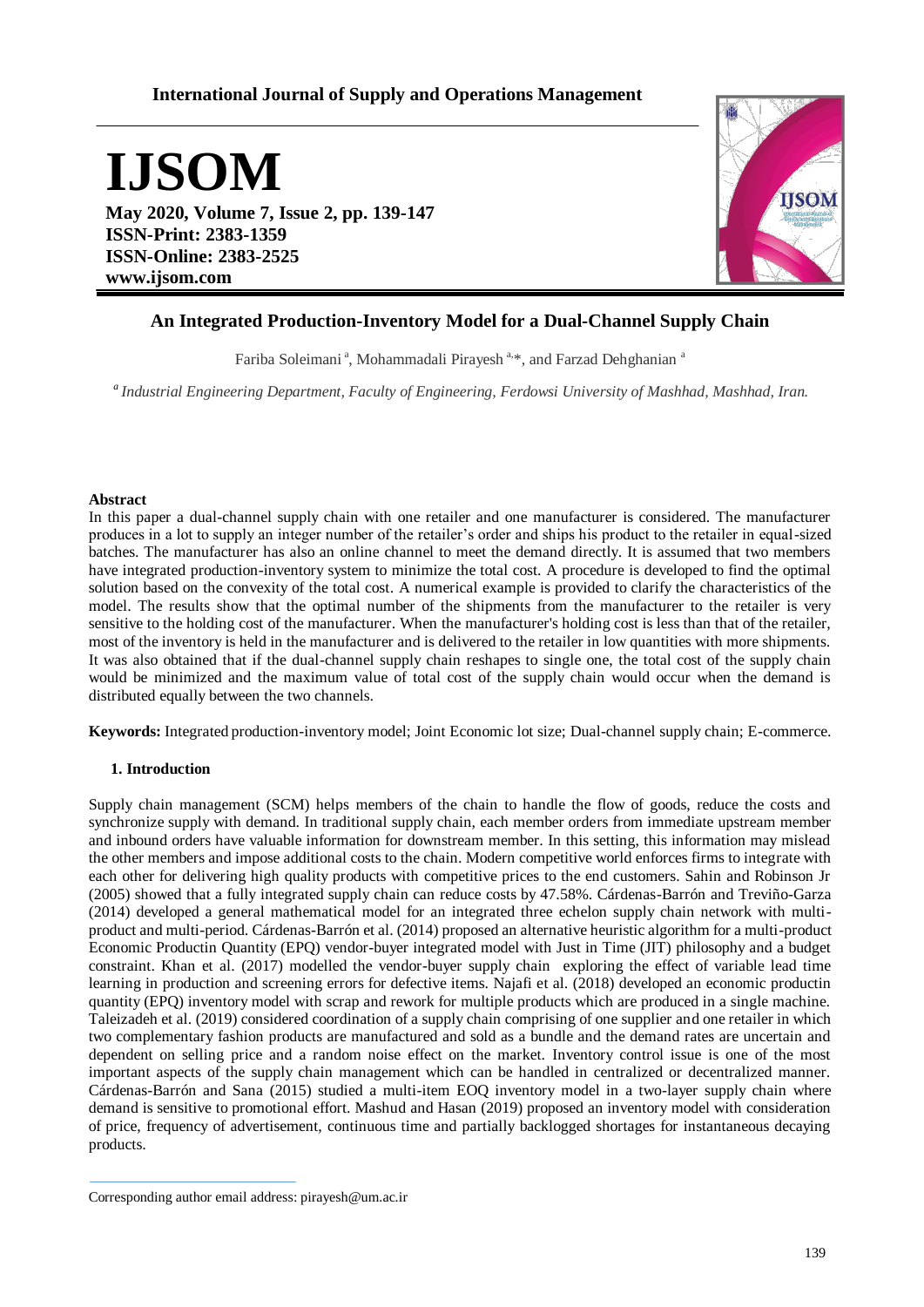Joint economic lot sizing (JELS) policy is an effective centralized planning mechanism for integration of the members, which has received wide attention from both academics and practitioners. Goyal (1977) firstly introduced JELS for minimizing the total system cost. Banerjee (1986) developed Goyal's model based on lot-for-lot shipment policy with a finite production rate. Goyal (1988) extended his earlier work and assumed that the manufacturer produces for multiple retailer orders in a single lot and then delivers them to retailer in equal sized lot. Hill (1997) then developed more general policy which allows delivering shipments to the buyer during the production period. JELS models have been extended in different directions and more detailed review can be found in Glock (2012). The literature discussed a plethora of integrated production inventory models that may be implemented in supply chains including Ben-Daya et al. (2013), Sarkar (2013), Hoque (2013), Ouyang et al. (2015) and Aldurgam et al. (2017).

The inclusive growth of Internet and its great potential have persuaded manufacturers to use e-commerce as a sales channel. In real business world, many brick and mortar companies create e-commerce channels that deal with customers independently and indirectly ( Yan and Wang (2009)). It was forecasted that the direct online sales in the United States and Canada will reach USD 500 billion by 2018 (Batarfi et al. (2017)). The widespread use of Internet has changed the shape of the supply chains and introduced the concept of the dual-channel supply chain. Moriarty and Moran (1990) pointed out that the dual or multiple channels would become the dominant design for computer industry in the 1990s. Many brand name manufacturers such as Hewlett-packard, IBM, Eastman Kodak, Nike, and Apple have dual-channel supply chains (Dumrongsiri et al. (2008)). The largest English-language publisher, Random House, has publicly said that it may sell books directly to the readers, putting them in direct competition with Barnes and Nobel and Amazon.com (Dumrongsiri et al. (2008)). Therefore in recent decade, the trends to use of the dual-channel supply chain have emerged in almost all of industries and many firms have to engage in an online channel for reaching the larger coverage of the market. Chiang et al. (2003) studied direct marketing and the dual channel in supply chain with lot-for-lot policy and without consideration of supply chain costs. Chiang and Monahan (2005) investigated a dualchannel supply chain with two-echelon including a manufacturer warehouse and a retail store, under stochastic demand from both channels. Takahashi et al. (2011) developed a contribution on production setup and delivery for a dualchannel supply chain, in which production and delivery are restarted according to an order point policy. Rasouli and Nakhai Kamalabadi (2014) studied a mathematical model for a joint pricing and inventory control problem by considering seasonal and substitutable goods in a competititve market over a finite time planning horizon. Panda et al. (2015) investigated pricing and replenishment decisions for a high-tech product in a dual-channel supply chain. Yazdi and Honarvar (2015) presented a model for designing integrated forward/reverse logistics based on pricing policy in direct and indirect sales channel. MohsenzadehLedari and ArshadiKhamseh (2018) considered a three-echelon dualchannel supply chain including two producers, distributor and retailer which both producers produce one kind of goods in different brands and quantities and exclusive and non-exclusive market. Fakhrzad et al. (2018) explored the influence channel synchronization on the supplier, the retailer, and the entire supply chain for dual-channel supply chains and presented a hybrid model and also surveyed the effects of free riding on sales effort.

To the best of our knowledge, most papers in literature have considered an integrated prduction-inventory model with a single retail channel and the papers in which the dual-channel supply chain was studied the costs of the supply chain and the integration of production and inventory were ignored. However, in today's modern competitive world and by changing the life style, it is nessacery for manufacturers to add an online direct channel for selling their products. In this paper, we study an integrated dual-channel supply chain and develop a centralized structure for the production and shipment decisions in dual-channel supply chain and also explore the minimum relevant cost of the total supply chain based on Goyal (1988)'s model in which manufacturer produces in a single lot and then stops production and delivers orders in equal sized ships to the retailer. The demand of the customers in direct channel is responded during both production and shipment period. The convexity of the objective function would be proved by using algebraic method which has recently received an extraordinary attention from researchers for deriving optimal policy of inventroy control in supply chain management. Seliaman et al.  $(2018)$  used an algebraic solution for the k-multiplier cycle time mechanism without the use of differential calculus.

Generally, the contributions of the paper are as follow:

- A two-level suppl chain with a single manufactrer and a single buyer is considered in which the manufacturer has an online direct channel for selling his product as well as the retail channel.
- Productin, shipment and inventor policies are jointly optimized for centralized dual-channel supply chain.

In the following, the paper is structured as follows. Section 2 includes the assumptions and definitions. Mathematical models are provided in section 3. Section 4 introduces a solution procedure for obtaining optimal values. A numerical example is elaborated in section 5 and the final section presents the concluding remarks.

#### **2. Model description**

Consider a dual-channel supply chain including one manufacturer and one retailer as illustrated in Figure 1.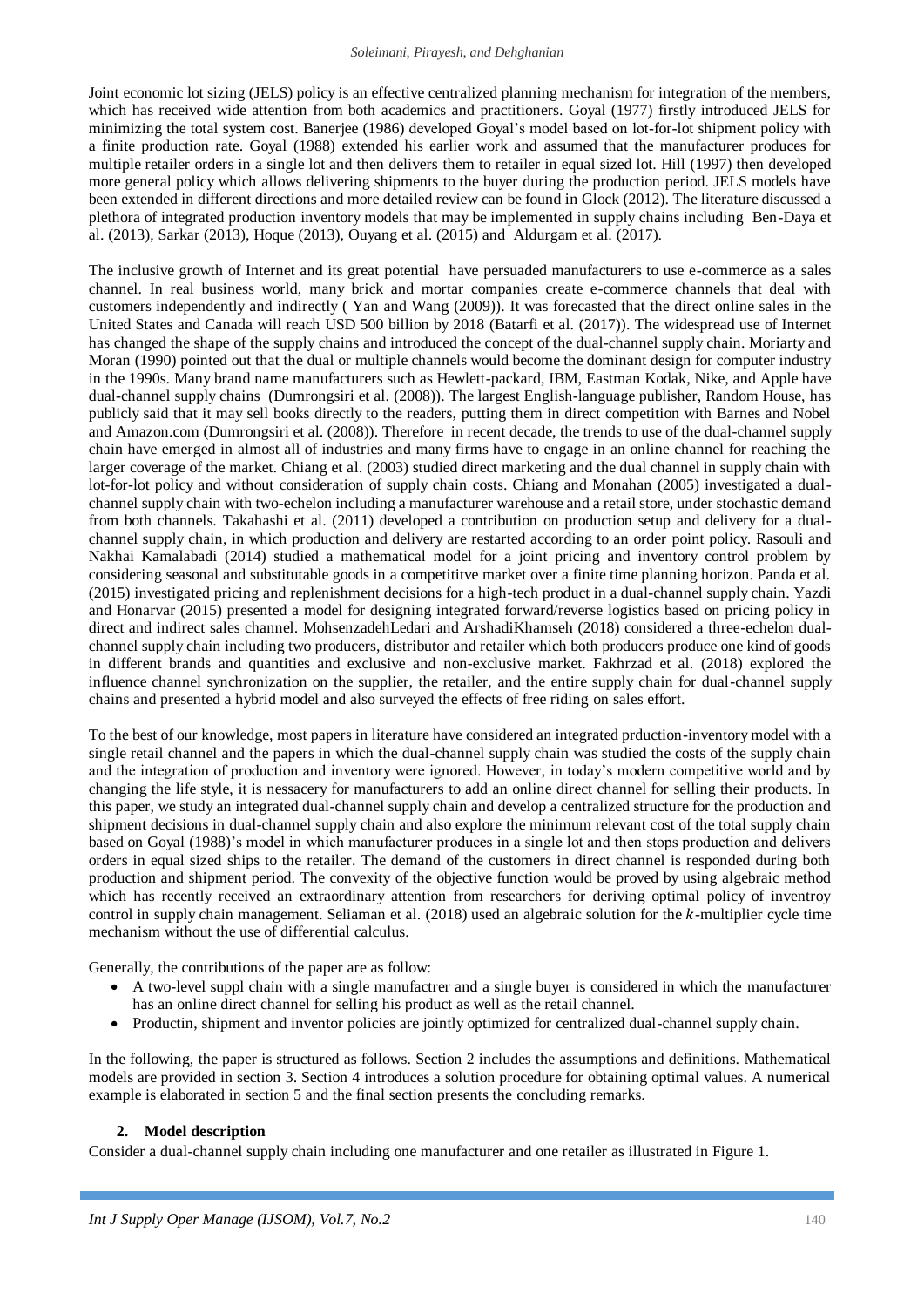

**Figure 1.** The dual-channel supply chain

The manufacturer produces a product and sells it to the customer through the both direct online channel and the retailer.

The following notations have been used to formulate the models:

- : Set-up cost for the manufacturer
- : Production cost per item for the manufacturer
- $c_d$ : Shipment cost per item for the manufacturer in direct channel
- : Holding cost per item, per time unit for the manufacturer
- : Order cost for retailer
- : Holding cost per item, per time unit for the retailer
- : Order quantity for retailer
- : Number of shipments
- : Manufacturer's production rate
- : Total demand rate of the customer
- $\rho$ : The share of the demand goes to the direct channel
- $d_d$ : Demand rate in direct channel (=  $\rho D$ )
- $d_r$ : Demand rate in retail channel  $(=(1 - \rho)D)$
- $T_m$ : Manufacturer's cycle  $\left( = \frac{nQ}{d_r} \right)$
- $T_r$ :  $\therefore$  Retailer's cycle  $\left( = \frac{Q}{d_r} \right)$
- $TPC_m$ : Total production cost of the manufacturer per time unit  $THC_m$ : Total inventory holding cost of the manufacturer per tin
- 
- $THC_m$ : Total inventory holding cost of the manufacturer per time unit  $TSC_m$ : Total setup cost of the manufacturer per time unit : Total setup cost of the manufacturer per time unit
- $C_m$ : Total cost of the manufacturer per time unit
- $C_r$ : : Total cost of the retailer per time unit
- $C_{\rm S}$ : : Total cost of the supply chain per time unit

The assumptions of this paper are as follow:

- A single product is considered.
- Shipment lots are equal.
- Total demand is deterministic and constant over time.
- Shortage is not allowed.
- The production rate is larger than the total demand rate.

## **3. Mathematical model**

In this section, we first illustrate the inventory behavior of the manufacturer and the retailer and then formulate the cost function. The manufacturer starts to produce a quantity equal to an integer (n) multiplier of the retailer's order quantity (0), then he/she delivers them in equal-sized lots to the retailer. The inventory behavior for the manufacturer and the retailer is illustrated in Figure 2. I



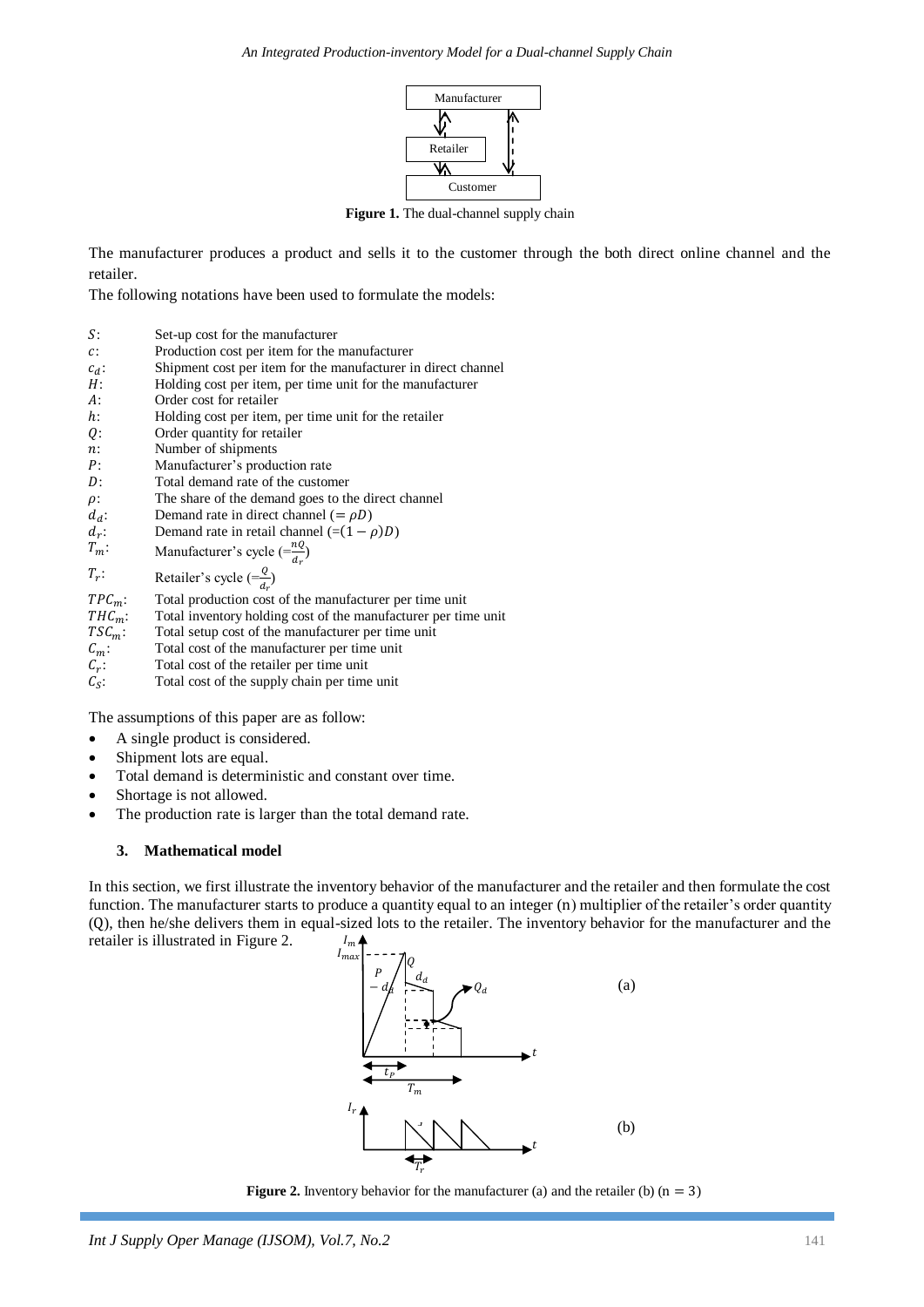The different components of the total cost function are developed step-by-step in the following.

## **3. 1. The total cost of the manufacturer**

The total cost of the manufacturer has three components: the setup cost, the holding cost and the production cost.

## **3.1.1. Setup cost per time unit at the manufacturer**

The manufacturer incurs a setup cost S for each production cycle. So the average setup cost per time unit for the manufacturer is:

$$
TSC_m = \frac{S}{T_m} = \frac{Sd_r}{nQ}
$$
\n<sup>(1)</sup>

**3.1.2. Inventory holding cost per time unit at the manufacturer** The inventory held at the manufacturer per cycle can be gained as follows:

$$
THC_m = H \times \frac{1}{T_m} \times \left(\frac{l_{max} \times t_p}{2} + (n-1) \times \frac{Q_d \times T_r}{2} + \left((n-1) + \dots + 1\right) \times Q \times T_r + \left((n-2) + \dots + 1\right) \times Q_d \times T_r\right)
$$
\n
$$
\times Q_d \times T_r
$$
\n(2)

In which,

$$
T_m = nT_r = n\frac{Q}{d_r} \tag{3}
$$

$$
I_{max} = nQ + (n-1)Q_d \tag{4}
$$

$$
Q_d = d_d T_r = d_d \frac{Q}{d_r} \tag{5}
$$

$$
t_P = \frac{I_{max}}{P - d_d} = \frac{nQ + (n - 1)Q_d}{P - d_d} \tag{6}
$$

Therefore, by substituting  $T_m$ ,  $I_m$ ,  $Q_d$  and  $t_p$  in Equation (2), inventory holding cost per time unit at the manufacturer is:

$$
THC_m = \frac{1}{2} \frac{Q}{nd_r} H(n(d_r + d_d) - d_d) \left( \frac{n(d_r + d_d) - d_d}{P - d_d} + (n - 1) \right)
$$
(7)

**3.1.3. Production cost per time unit at the manufacturer**

The production cost at the manufacturer per time unit is:

$$
TPC_m = c(d_r + d_d)
$$

Finally, the total cost of the manufacturer per time unit is:

$$
C_m(n, Q) = c(d_r + d_d) + \frac{Sd_r}{nQ} + \frac{H}{2n} \frac{Q}{d_r} (n(d_r + d_d) - d_d) \left( \frac{n(d_r + d_d) - d_d}{P - d_d} + (n - 1) \right) + c_d d_d \tag{9}
$$

#### **3.2. The total cost of the retailer**

The total cost of the retailer per time unit can be obtained in similar way as follows:  $Ad_r$  $hQ$ 

$$
C_r(Q) = \frac{ne_r}{Q} + \frac{ne_s}{2}
$$

## **3.3. The total cost of the supply chain**

Based on the above discussions, the total cost of the supply chain per time unit is:  $\mathcal{C}_{\mathrm{s}}(% \mathcal{C}_{\mathrm{d}}^{\ast}\mathcal{C})$  $\ddot{\phantom{a}}$  $\sim$ 

$$
= c(d_r + d_d) + \frac{d_r}{Q} \left( A + \frac{S}{n} \right) + c_d d_d
$$
  
+ 
$$
\frac{1}{2} Q \left( \frac{H}{n d_r} (n(d_r + d_d) - d_d) \left( \frac{n(d_r + d_d) - d_d}{P - d_d} + (n - 1) \right) + h \right)
$$
 (11)

## **4. Solution method**

For a certain value of n, by setting the derivative of Equation (11) with respect to  $\theta$  equal to zero, the optimal value of  $Q$  is obtained as:

$$
Q^*(n) = \sqrt{\frac{2d_r\left(A + \frac{S}{n}\right)}{n d_r\left(n(d_r + d_d) - d_d\right)\left(\frac{n(d_r + d_d) - d_d}{P - d_d} + (n - 1)\right) + h}}
$$
(12)

Then, by substituting Equation  $(12)$  in Equation  $(11)$ , we have:

 $(10)$ 

 $(8)$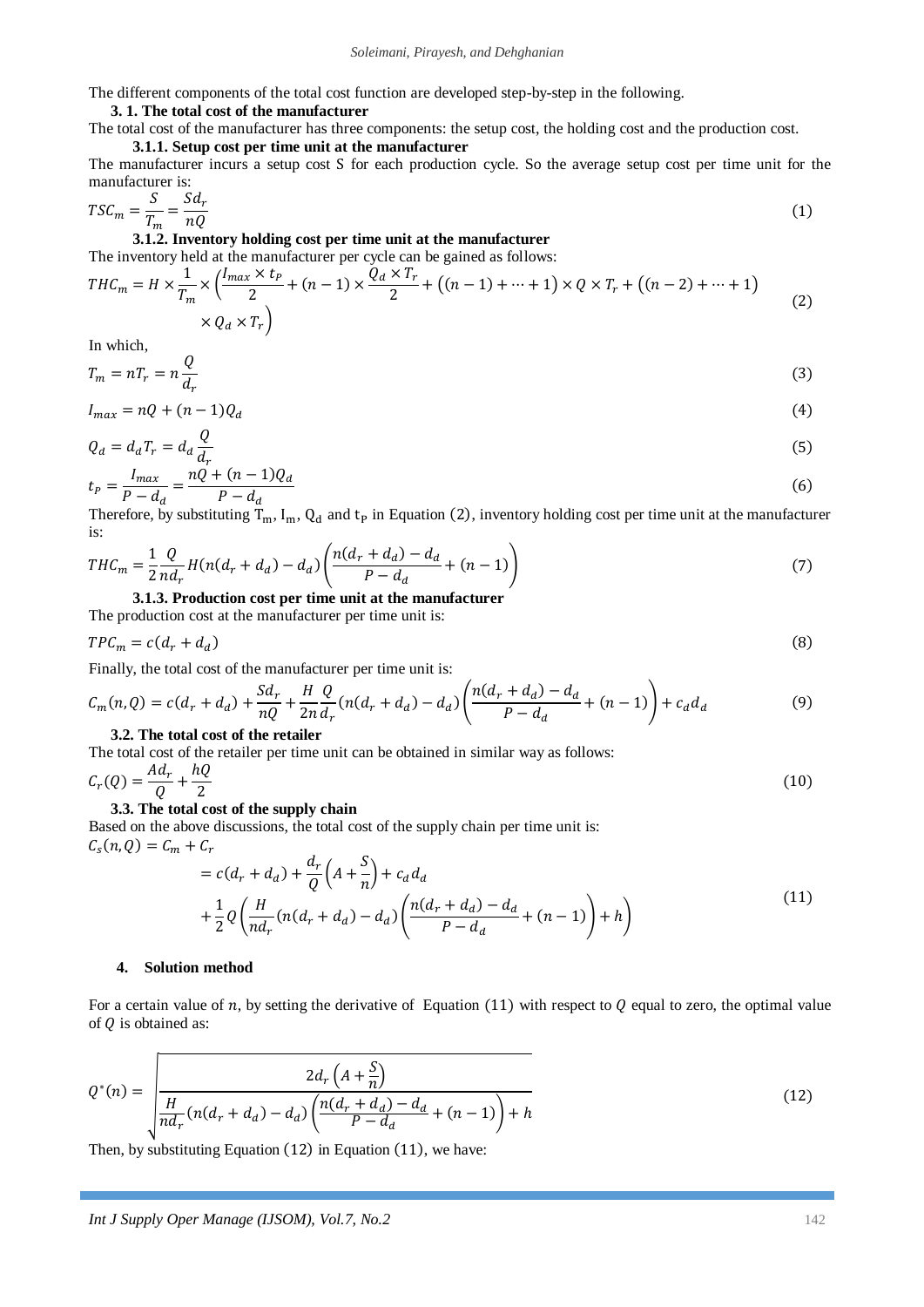$$
C_{s}(n) = c(d_{r} + d_{d}) + c_{d}d_{d} + \sqrt{2d_{r}\left(A + \frac{S}{n}\right)\left[\frac{H}{nd_{r}}(n(d_{r} + d_{d}) - d_{d})\left(\frac{n(d_{r} + d_{d}) - d_{d}}{P - d_{d}} + (n - 1)\right) + h\right]}
$$
(13)

**Proposition 1.** The total cost of the supply chain in Equation  $(13)$  is convex or increasing in  $n$ . *Proof***.** Minimizing the total cost of the supply chain is equivalent to minimizing:

$$
z(n) = 2d_r \left( A + \frac{S}{n} \right) \left( \frac{H}{n d_r} (n(d_r + d_d) - d_d) \left( \frac{n(d_r + d_d) - d_d}{P - d_d} + (n - 1) \right) + h \right)
$$
(14)

By taking the first and the second order derivatives of  $z(n)$  in n and simplifying them we would have:  $\partial z(n)$  $\overline{\partial n}$ 

$$
= \frac{2\left(d_r n\left(-hPS + A H d_r n^2 + H P(S + An^2)\right) + d_a \left(h d_r S n + H d_r n (S + An^2) + H P(n-1) (2S + An(1+n))\right)}{(P - d_a)n^3}\frac{\partial^2 z(n)}{\partial n^2} = -\frac{4(d_a h d_r S n + (H - h) P d_r S n + d_a H(-A P n + d_r S n + P S(-3 + 2 n)))}{(P - d_a)n^4}
$$
(16)

From Equation (16), two cases can be considered:

- a. The numerator is negative, the second derivative would be positive and the convexity of  $z(n)$  with respect to n is proved.
- b. The numerator is positive, by simplifying the numerator of the second order derivative, we have:

$$
d_d h d_r Sn + H P d_r Sn - h P d_r Sn - d_d H A P n + d_d H d_r Sn - 3 d_d H P S + 2 d_d H P S n \ge 0
$$

and by simplifying the numerator of the first order derivative, we have:

$$
-hPSd_r n + A H d_r^2 n^3 + HPSd_r n + H P A d_r n^3 + h d_d d_r S n + H S d_d d_r n + H A d_d d_r n^3 + 2SH P d_d n - 2SH P d_d n^3 + A H P d_d n^3 - A H P d_d n
$$

which is equals to:

$$
A H d_r^2 n^3 + H P A d_r n^3 + H A d_d d_r n^3 + A H P d_d n^3 + d_d H P S + (d_d h d_r S n + H P d_r S n - h P d_r S n - d_d H A P n
$$
  
+ 
$$
d_d H d_r S n - 3 d_d H P S + 2 d_d H P S n)
$$

Sentences in parentheses are positive based on assumption and the other phrases are also positive. As the first derivative is positive  $z(n)$  would be an increasing function of n and the optimal value of n is 1.  $\Box$ The solution procedure for finding optimal values of  $Q$  and  $n$  is as follows:

1) The economic value of  $n = n^*$  will be obtained when

$$
z(n-1) \ge z(n^*)
$$
  

$$
z(n+1) \ge z(n^*)
$$

2) The optimal economic order quantity for the retailer, can be obtained by substituting  $n^*$  in Equation (12).

### **5. Numerical examples**

In this section, a numerical example would be provided to explore the effect of different parameters on the total cost. Table 1 gives the values of the parameters.

| <b>Table 1.</b> Input parameters |        |          |          |                      |                      |               |  |               |
|----------------------------------|--------|----------|----------|----------------------|----------------------|---------------|--|---------------|
|                                  |        |          |          |                      |                      |               |  | U₫.           |
| u/vear                           | u/vear | \$/order | \$/order | $\frac{\sqrt{2}}{2}$ | $\frac{\sqrt{2}}{2}$ | $\frac{f}{u}$ |  | $\frac{f}{u}$ |
| .000                             | 6,000  | 400      | つに<br>۵J | 4                    | ш                    | ີ<br>۷U       |  |               |

The optimal values of variables for this case are as follow:

| <b>Table 2.</b> The optimal values |     |                    |  |  |  |
|------------------------------------|-----|--------------------|--|--|--|
| $\boldsymbol{n}^*$                 |     | $\mathcal{C}^*(n)$ |  |  |  |
|                                    | 196 | 22.270.19          |  |  |  |

To analyse the effect of the parameter on optimal values, we consider different values for them and show results in Tables 3 and 4.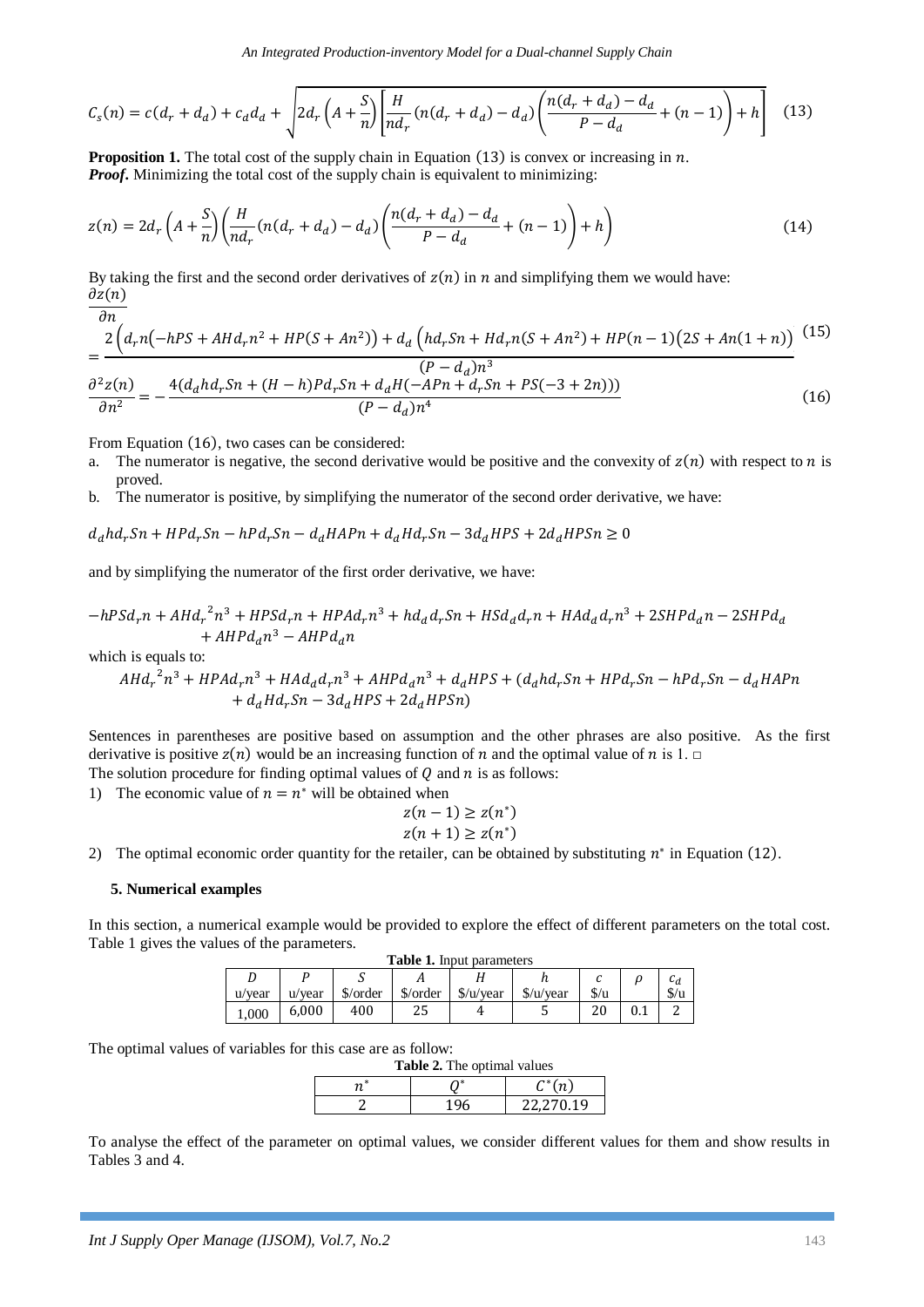#### *Soleimani, Pirayesh, and Dehghanian*

| P <sub>u</sub><br>, он ор <b>инш</b> |                  |                    |                 |                 |
|--------------------------------------|------------------|--------------------|-----------------|-----------------|
|                                      |                  | $\boldsymbol{n}^*$ | $Q^*$           | $\mathcal{C}^*$ |
| $\rho$                               | 0.1              | $\overline{c}$     | 196             | 22,270.19       |
|                                      | 0.3              | $\mathbf{1}$       | 330             | 22,407.56       |
|                                      | 0.5              | $\mathbf{1}$       | 282             | 22,509.82       |
|                                      | 0.7              | $\overline{1}$     | 221             | 22,554.44       |
|                                      | 0.9              | $\overline{1}$     | 130             | 22,457.01       |
| $c_d$                                | $\mathbf{1}$     | $\overline{2}$     | 196             | 22,170.19       |
|                                      | $\overline{1.5}$ | $\overline{2}$     | 196             | 22,220.19       |
|                                      | $\overline{c}$   | $\frac{2}{2}$      | 196             | 22,270.19       |
|                                      | 2.5              |                    | 196             | 22,320.19       |
|                                      | 3                | $\overline{2}$     | 196             | 22,370.19       |
| $\boldsymbol{A}$                     | 10               | $\overline{2}$     | 190             | 22,199.99       |
|                                      | 25               | $\overline{2}$     | 196             | 22,270.19       |
|                                      | 50               | $\overline{1}$     | 380             | 22,331.72       |
|                                      | 100              | $\mathbf{1}$       | 401             | 22,447.03       |
|                                      | 150              | $\overline{1}$     | 421             | 22,556.71       |
| $\boldsymbol{h}$                     | 4                | $\overline{1}$     | 408             | 22,077.97       |
|                                      | 5                | $\overline{2}$     | 196             | 22,270.19       |
|                                      | 20               | $\overline{7}$     | 54              | 22,957.03       |
|                                      | 50               | $\overline{12}$    | $\overline{32}$ | 23,557.67       |
|                                      | 100              | 17                 | 22              | 24,202.00       |
| $\boldsymbol{H}$                     | $\mathbf{1}$     | 7                  | 108             | 21,578.52       |
|                                      | $\overline{2}$   | $\overline{4}$     | 132             | 21,905.80       |
|                                      | $\overline{3}$   | $\overline{3}$     | 148             | 22,126.93       |
|                                      | $\overline{4}$   | $\frac{2}{1}$      | 196             | 22,270.19       |
|                                      | 5                |                    | 365             | 22,299.64       |

**Table 3.** Effects of parameters on optimal values

From Table 3, one can find that:

- As the direct channel demand increases the optimal number of shipments would be decreased. In fact, when direct channel share goes up, the retailer tends to the lot for lot policy for procurement.
- total supply chain cost would rise be increased by higher shipment cost in direct channel. The optimal number of shipments and order quantity for the retailer are not sensitive to this parameter.
- by increasing the ordering cost of the retailer, the total cost of the supply chain increases. Obviously, increasing the ordering cost lowers the number of shipments and increases the order quantity.
- by increasing the holding cost of the retailer, the total cost of the supply chain would rise . It can also be obtained that the optimal order quantity (number of shipments) is decreased (increased). The optimal number of shipments is very sensitive to the holding cost of the retailer.
- the optimal number of the shipments is very sensitive to the holding cost of the manufacturer. The optimal number of the shipments (the order quantity of the retailer) is reduced (increased) by increasing the holding cost of the manufacturer. When the manufacturer's holding cost is less than that of the retailer, most of the inventory is held in the manufacturer and is delivered to the retailer in low quantities with more shipments.

Table 4 shows that the minimum total supply chain cost occurred in 0.1 or 0.9 of  $\rho$ . In fact, the values of 0.1 and 0.9 for  $\rho$  are extreme states for this supply chain. When  $\rho$  goes to 0.1, the supply chain tends to use only one channel which is the retailer. Conversely, when  $\rho$  goes to 0.9, the supply chain tends towards the direct channel only. Therefore, one-channel supply chain is an optimum structure for this kind of supply chain. For example, when  $c_d$  is less than 1.7, the manager should move the supply chain structure towards the direct channel. Thus, if the policy is to move the supply chain towards the direct channel, the manger should plan to reduce  $c_d$  less than 1.7. Similar results can be obtained for the other parameters.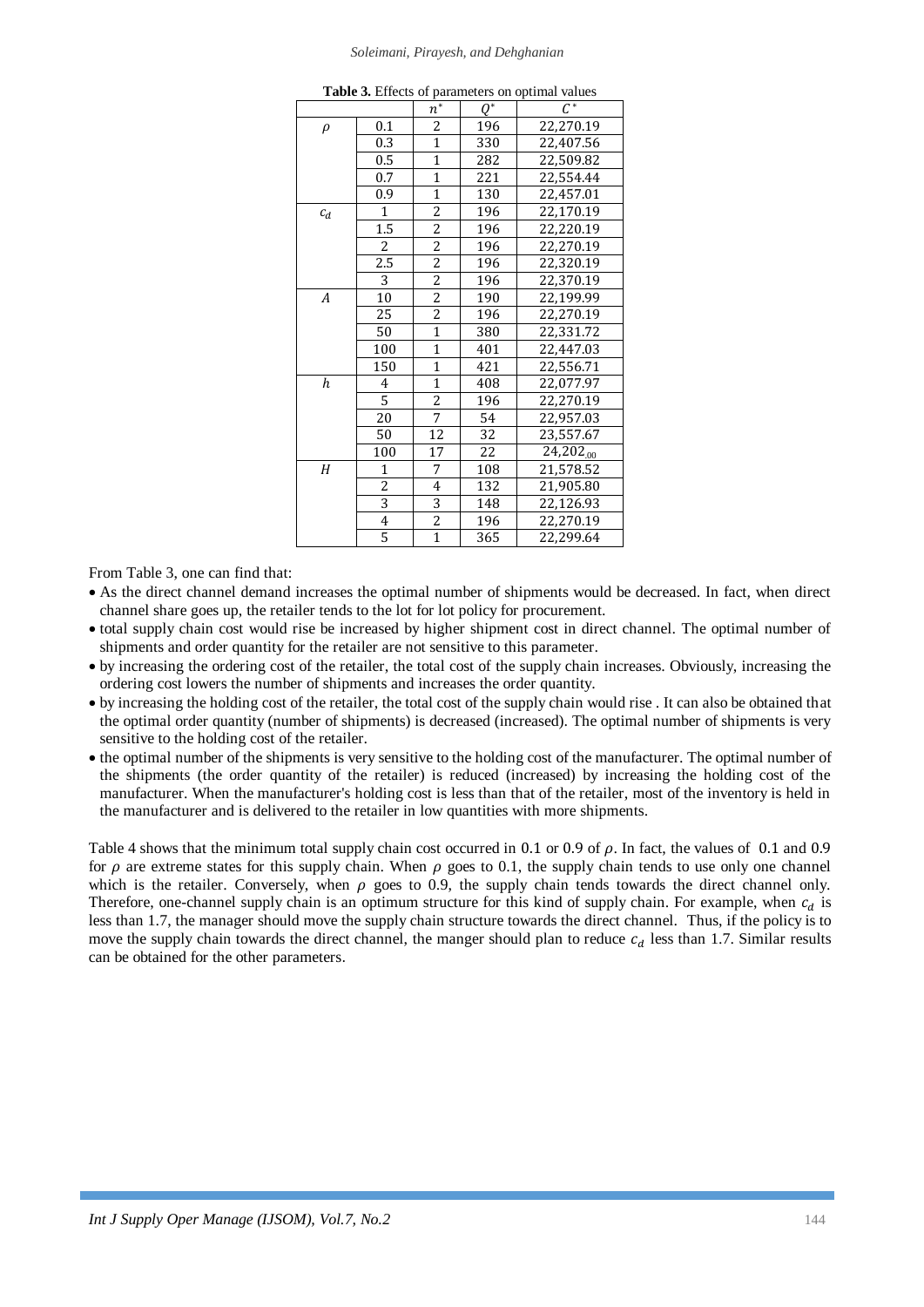|                             |                | $\rho$                  |           |           |           |             |  |
|-----------------------------|----------------|-------------------------|-----------|-----------|-----------|-------------|--|
|                             |                | 0.1                     | 0.3       | 0.5       | 0.7       | 0.9         |  |
| $\mathcal{L}_{\mathcal{G}}$ | 1.4            | 22,210.19               | 22,227.56 | 22,209.82 | 22,134.44 | 21,917.01   |  |
|                             | 1.6            | 22,230.19               | 22,287.56 | 22,309.82 | 22.274.44 | 22,097.01   |  |
|                             | 1.7            | 22,246.84               | 22,337.50 | 22,393.05 | 22,390.97 | 22,246.84   |  |
|                             | 1.8            | 22,250.19               | 22,347.56 | 22,409.82 | 22,414.44 | 22,277.01   |  |
|                             | $\overline{2}$ | 22,270.19               | 22,407.56 | 22,509.82 | 22,554.44 | 22,457.01   |  |
|                             | 2.2            | 22,290.19               | 22,467.56 | 22.609.82 | 22,694.44 | 22,637.01   |  |
|                             | 2.4            | 22,310.19               | 22,527.56 | 22,709.82 | 22,834.44 | 22,817.01   |  |
| A                           | 15             | 22, 223.66              | 22,386.17 | 22,491.95 | 22,540.78 | 22,449.24   |  |
|                             | 25             | 22,270.19               | 22.407.56 | 22.509.82 | 22.554.44 | 22.457.01   |  |
|                             | 140            | 22,535.18               | 22,637.49 | 22,701.87 | 22,701.29 | 22,540.59   |  |
|                             | 143.7          | 22,543.10               | 22,644.40 | 22.707.64 | 22.705.70 | 22,543.10   |  |
|                             | 200            | 22,661.50               | 22,747.70 | 22,793.93 | 22,771.68 | 22,580.65   |  |
|                             | 400            | 23,042.30               | 23,079.95 | 23,071.45 | 22,983.88 | 22,701.42   |  |
|                             | 1              | 21,578.52               | 21,898.72 | 22,191.83 | 22,419.43 | 22,453.20   |  |
| H                           | $\overline{c}$ | 21,905.80               | 22,186.93 | 22.408.58 | 22,541.87 | 22.454.47   |  |
|                             | $\overline{3}$ | 22, 126.93              | 22,350.64 | 22.496.97 | 22.548.17 | 22.455.74   |  |
|                             | 4              | 22, 270.19              | 22,407.56 | 22,509.82 | 22,554.44 | 22,457.01   |  |
|                             | 5              | 22, 299. 64 22, 427. 66 |           | 22,522.56 | 22,560.68 | 22,458.28   |  |
| r                           | 4              | 22,077.97               | 22,234.71 | 22,361.82 | 22438.14  | 22,388.78   |  |
|                             | 5              | 22.270.19               | 22.407.56 | 22.509.82 | 22.554.44 | 22,457.01   |  |
|                             | 77             | 23,934.43               | 24,094.76 | 24,210.03 | 24,236.65 | 23,939.34   |  |
|                             | 77.9           | 23,946.53               | 24,105.61 | 24,219.51 | 24,245.09 | 23,946.53   |  |
|                             | 100            | 24,202.00               | 24,334.82 | 24,418.75 | 24,411.28 | 24, 101.32  |  |
|                             | 500            | 26,854.03               | 26,689.26 | 26,432.94 | 26,017.62 | 25, 194. 29 |  |

**Table 4.** The joint effects of  $\rho$  and effective parameters on total supply chain cost

## **6. Concluding remarks**

This paper extends the work of Goyal (1988) in which the manufacturer sells his product to the end customer directly through online channel. It is assumed that the supply chain is integrated and then production and ordering policy is investigated. Based on convexity of total supply chain cost, the global optimal values for variables are obtained by using a derivative method. Some sensitivity analyses are made on input parameters and their effects on optimal decisions have been investigated. In a numerical example, we showed that the total supply chain cost would decreased if the demand of the direct channel increased and the optimal number of shipment is very sensitive to the holding cost of the manufacturer and the retailer. It was also obtained that if the dual-channel supply chain reshapes to single one, the total cost of the supply chain would be minimized and the maximum value of total cost of the supply chain emerges when the demand is distributed equally between two channels.

There are some extensions that can be considered in future researches. The demand can be considered as a function of different parameters such as price, lead time, etc. A dual-channel supply chain with many manufacturers and many retailers can be investigated. There are many other production policies which were studied in the literature so it is interesting to assume other policies by considering dual-channel supply chain and compare them. This study can be expanded for substitutable products or complementary products.

#### **References**

Aldurgam, M.,Adegbola, K. and Glock, C.H. (2017). A single-vendor single-manufacturer integrated inventory model with stochastic demand and variable production rate. *International Journal of Production Economics*, Vol. 191, pp. 335-350.

Banerjee, A. (1986). A joint economic lot size model for purchaser and vendor. *Decision Sciences*, Vol. 17(3), pp. 292-311.

Batarfi, R., Jaber, M.Y. and Aljazzar, S.M. (2017). A profit maximization for a reverse logistics dual-channel supply chain with a return policy. *Computers & Industrial Engineering*, Vol. 106, pp. 58-82.

Ben-Daya, M., As'ad, R. and Selaiman, M. (2013). An integrated production inventory model with raw material replenishment considerations in a three layer supply chain. *International Journal of Production Economics*, Vol. 143(1), pp. 53-61.

Cárdenas-Barrón, L.E. and Treviño-Garza, G. (2014). An optimal solution to a three echelon supply chain network with multi-product and multi-perid. *Applied Mathematical Modelling*, Vol. 38 (5-6), pp. 1911-1918.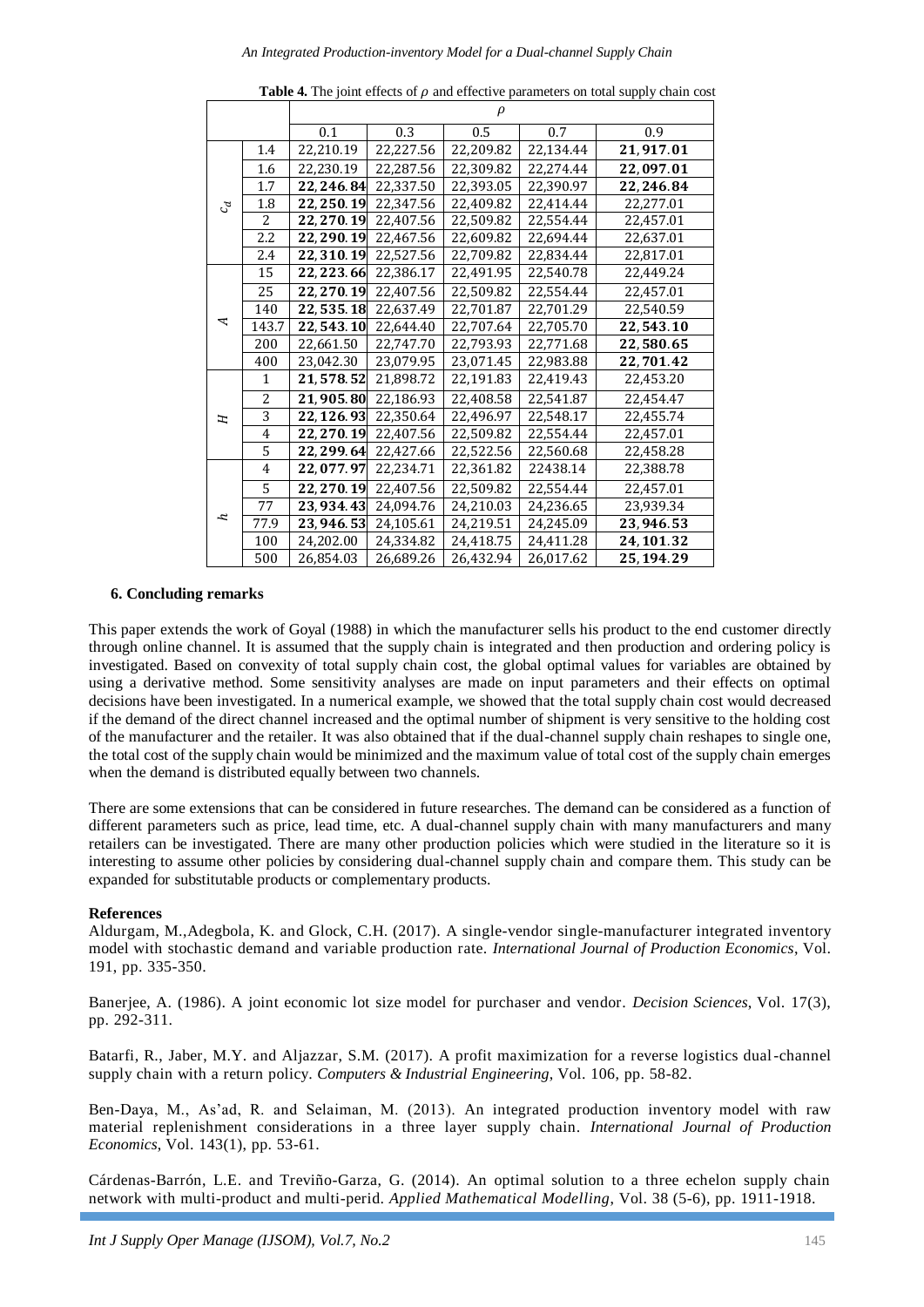Cárdenas-Barrón, L.E. and Treviño-Garza, G. Widyadana, G.A. and Wee, H.M. (2014). A constrained multiproducts EPQ inventory model with discrete delivery order and lot size. *Applied Mathematics and Computation*, Vol. 230, pp. 359-370.

Cárdenas-Barrón, L.E. and Sana, S.S. (2015). Multi-item EOQ inventory model in a two-layer supply chain while demand varies with a promotional effort. *Applied Mathematical Modelling*, Vol. 39 (21), pp. 6725-6737

Chiang, W.-y. K., Chhajed, D. and Hess, J.D. (2003). Direct marketing, indirect profits: A strategic analysis of dual-channel supply chain design. *Management science*, Vol. 49(1), pp. 1-20.

Chiang, W.-y. K. and Monahan, G.E. (2005). Managing inventories in a two-echelon dual-channel supply chain. *European Journal of Operational Research*, Vol. 162(2), pp. 325-341.

Dumrongsiri, A., Fan, M., Jain, A. and Moinzadeh, K. (2008). A supply chain model with direct and retail channels. *European Journal of Operational Research*, Vol. 187(3), pp. 691-718.

Fakhrzad, M.B., Pourfereidouni, H. and Pourfereidouni, M. (2018). Dual-channel Supply Chain Synchronization with Deterministic and Stochastic Demand under Cost-sharing Contract. *International Journal of Supply and Operatins Management*, Vol. 5(1), pp. 28-41.

Glock, C.H. (2012). The joint economic lot size problem: A review. *International Journal of Production Economics*, Vol. 135(2), pp. 671-686.

Goyal, S. (1977). An integrated inventory model for a single supplier-single customer problem. *The International Journal of Production Research*, Vol. 15(1), pp. 107-111.

Goyal, S. K. (1988). A joint economic lot size model for purchaser and vendor: A comment, *Decision Sciences*, Vol. 19(1), pp. 236-241.

Hill, R. M. (1997). The single-vendor single-buyer integrated production-inventory model with a generalised policy. *European Journal of Operational Research*, Vol. 97(3), pp. 493-499.

Hoque, M.A. (2013). A vendor–buyer integrated production–inventory model with normal distribution of lead time. *International Journal of Production Economics*, Vol. 144(2), pp. 409-417.

Khan, M., Hussain, M. and Cárdenas-Barrón, L.E. (2017). Learning and screening errors in an EPQ inventory model for supply chains with stochastic lead time demands. *International Journal of Production Research*, Vol. 55(16), pp. 4816-4832.

Mashud, A.M. and Hasan, M.R. (2019). An Economic Order Quantity model for Decaying Products with the Frequency of Advertisement, Selling Price and Continuous Time Dependent Demand under Partially Backlogged Shortage. *International Journal of Supply and Operations Management*, Vol. 6(4), pp. 296-314.

MohsenzadehLedari, A. and ArshadiKhamseh, A. (2018). Optimal decisions in a dual-channel supply chain for the substitute products with the special orders under disruption risk and brand consideration. *International Journal of Engineering-Transactions B: Applications*, Vol. 31(5), pp. 759-769.

Moriarty, R. T. and Moran, U. (1990). Managing Hybrid Marketing Systems, Harvard Business Review.

Najafi, M., Ghodratnama, A. and Pasandideh, H.R. (2018). Solving a deterministic multi product single machine EPQ model withpartial backordering, scrapped products and rework. *International Journal of Supply and Operations Management*, Vol. 5(1), pp. 11-27.

Ouyang, L.-Y., Ho, C.-H., Su, C.-H. and Yang. C.-T. (2015). An integrated inventory model with capacity constraint and order-size dependent trade credit. *Computers & Industrial Engineering*, Vol. 84, pp. 133-143.

Panda, S., Modak, N.M., Sana, S.S. and Basu, M. (2015). Pricing and replenishment policies in dual-channel supply chain under continuous unit cost decrease. *Applied Mathematics and Computation*, Vol. 256, pp. 913-929.